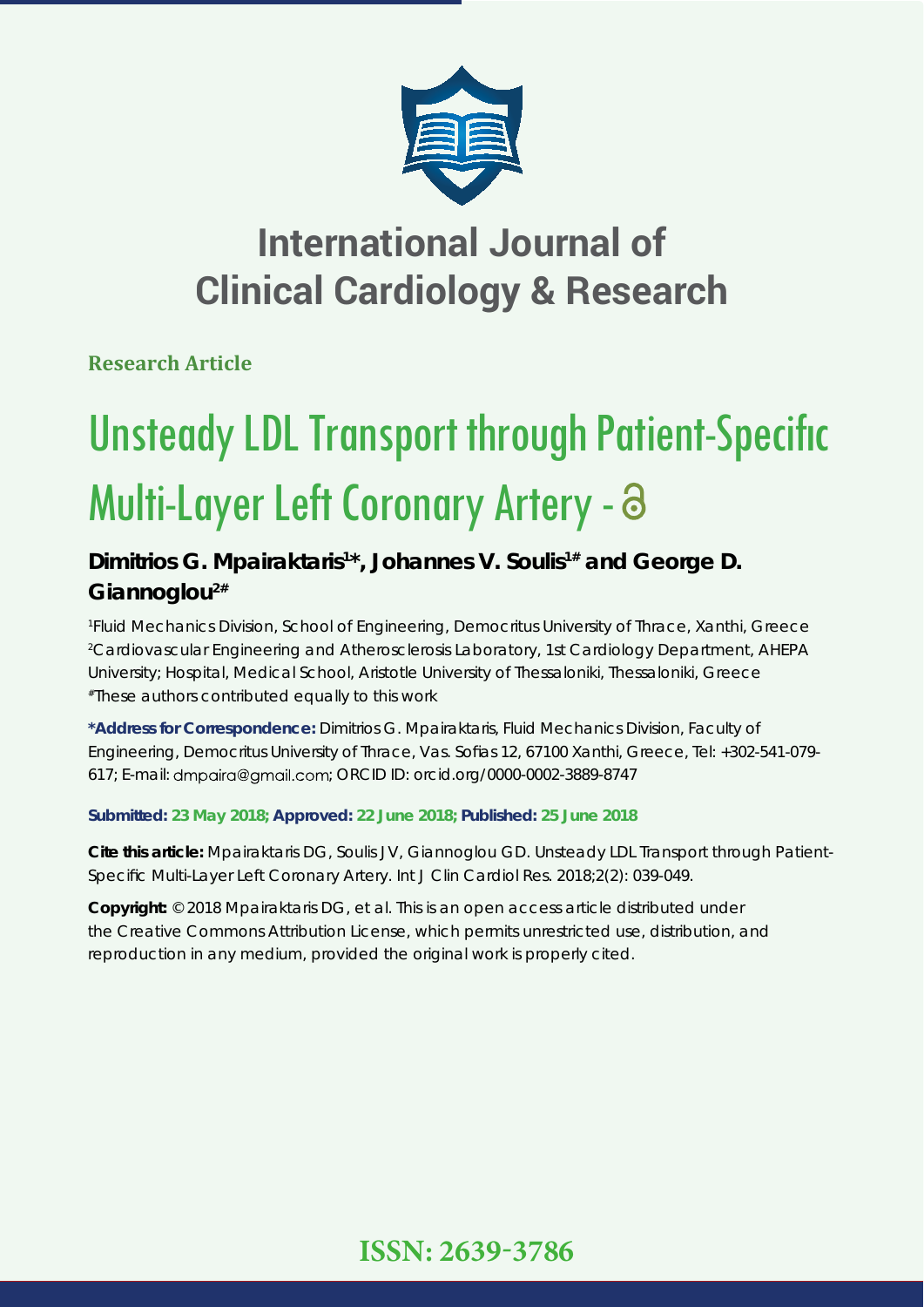#### **ABSTRACT**

Aims: The objective of the study is to study the transport and distribution of Low Density Lipoprotein (LDL) within patient-specific multi-layer arterial wall model under unsteady flow using computational fluid dynamic analysis.

Methods: A Left Coronary Artery (LCA) patient-specific model was incorporated. Both flow-mass transport equations in lumen as well as flow-mass transport equations within the patient-specific multi-layer arterial wall are numerically analyzed.

**Results:** The lumen-side LDL concentration preferably occurs at the concave geometry parts denoting concentration polarization. The Average Wall Shear Stress (AWSS) is not the only factor that can determine the lumen-side concentration of LDL. Increased timeaveraged luminal concentration develops mainly in the proximal rather than to distal segment flow parts. The LDL concentration at the endothelium/intima interface is substantially lower, almost 90 times, than its value at lumen/endothelium interface. The concentration drop across the intima layer is negligible, whereas the concentration reduction across the Internal Elastic Layer (IEL) is remarkable. LDL concentration values at the IEL/media interface are one order of magnitude smaller to ones occurring at the intima layer.

Conclusions: The transportation of LDL through the multi-layer arterial wall is affected by the flow pattern itself, the arterial wall thickness and the physical values of the layers.

Keywords: Patient-specific; Left coronary artery; Multi-layer arterial wall; Low density lipoprotein transport; Atherosclerosis

#### **NOMENCLATURE**

C: concentration (gr/l);  $\overline{C}$ : average concentration gr/l; D: diffusivity (m<sup>2</sup>/s); D': diffusivity per unit length (m/s);  $\Delta p$ : pressure drop ( $N/m^2$ ); J: flux (m/s); K: permeability (m<sup>2</sup>); K': solute lag; L: hydraulic conductivity (m<sup>2</sup> s/gr); L": thickness (m); R: radial location from the centerline  $(m)$ ; p: pressure  $(N/m^2)$ ; r: constant consumption rate; u: velocity (m/s)

#### **SUBSCRIPTS**

l: lumen; lag: coefficient; o: inlet; p: plasma; s: solute; v: volume; eff: effective property; w: wall; in: instantaneous

#### **SUPERSCRIPTS**

end: endothelium; in: intima; iel: internal elastic layer; m: media

#### **GREEK SYMBOLS**

μ: molecular viscosity (Pa s);  $\sigma_d$ : osmotic reflection coefficient of the endothelium;  $\sigma_i$ : solvent reflection coefficient;  $\rho$ : density (Kg/m<sup>3</sup>); ε: porosit

#### **INTRODUCTION**

On the data basis taken from National Health and Nutrition Examination Survey (NHANES) 2009 to 2012, an estimated 15.5 million Americans over 20 years of age have coronary heart disease [1]. It is widely accepted that the cardiovascular disease, in general, is associated with atherosclerosis and the real causes of atherogenesis have not yet fully been established. The main risk factor for this disease is considered to be the transportation of Low Density Lipoprotein  $(LDL)$  across the arterial wall. The mechanism through which the mass is transported from lumen to the multi-layer wall needs to be elucidated.

Several studies have proved that the flow in coronary arteries is locally disturbed by the formation of complex secondary and recirculation flows. In turn, these flows create regions of very low Wall Shear Stress (WSS) [2] which are sceptical to atherosclerotic plaque growth [3-5]. However, WSS is not the only factor that determines the formation of plaque through luminal and arterial LDL accumulation [6]. Other factors, that probably affect the concentration changes at endothelium interface, are the particular flow pattern itself  $[6]$ , the mechanism through which the oxidized LDL species lead to foam cell formation [7] and the different physical parameters of the arterial wall from layer to layer [7].

Numerous computational models have been applied for idealized arteries [8-18]. In spite of the great technological advances in recent years, particularly in cardiovascular imaging and computational analysis, scientists have been empowered to numerically simulate realistic arteries [7,19-21]. LDL transport through the artery wall based on idealized geometries implies that the influence of the geometry on the flow pattern is not taken into account. Henceforth, regions of low WSS cannot be properly estimated, which in turn it leads to unsatisfactory estimations of the LDL distribution at the luminal side as well as inside to the arterial wall.

It is of significant importance to assess whether unsteady, in comparison to steady flow, has an important impact on LDL transport process from lumen to multi-layer wall. The long-term LDL transport is a central processing unit time consuming process. This, in turn, increases the computational demand. However, no matter how difficult the task is, current work aims to quantify the oscillating LDL concentration and its distribution within patient-specific multi-layer arterial wall. Current flow-mass transport analysis refers to a 3D Left Coronary Artery (LCA) patient-specific segment under oscillating pulse wave form for resting flow condition. Both flow-mass transport equations in lumen as well as flow-mass transport equations within the patient-specific multi-layer arterial wall are numerically analysed.

#### **METHODS**

#### **Acquisition of anatomy data**

The LCA patient specific model was derived by the IVUS Angio tool which has been previously validated [22]. The basis for generating 3D geometry is the creation of numerous closed 3D curves using Rhinoceros 4.0 (Figure 1A & 1B). The distance between two successive curves is 0.5 mm. The length of the acquired patient-specific segment is 6.2 cm with lumen average diameter of 3.0 mm and average wall thickness of 0.24 mm. The acquired surfaces: endothelium, Internal Elastic Layer (IEL) and adventitia as well as the acquired layers: lumen, intima and media were reconstructed using ANSYS Design Modeler software.

#### **Model construction**

The reconstruction of each layer constitutes a difficult task. The acquired LCA model has variable wall thickness. Specifically,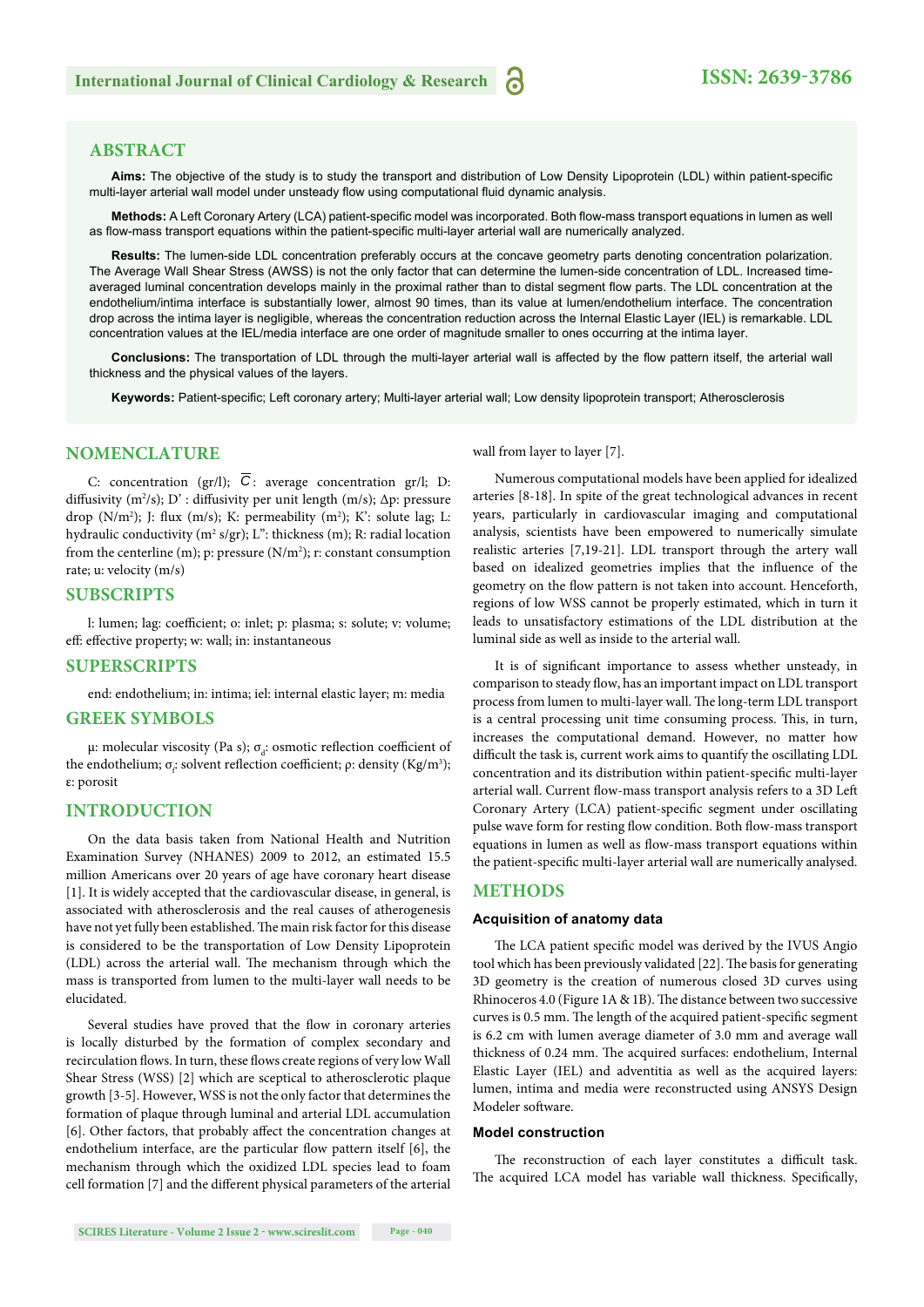#### **International Journal of Clinical Cardiology & Research** 6

the intima layer is comprised of constant wall thickness with 0.012 mm in order to avoid intimal hyperplasia while the media layer has variable wall thickness. The endothelium and IEL were assumed to be semi-permeable biological membranes due to the extremely low wall thickness. The constructed model was imported into appropriate software and the boundary zones were accordingly specified. A mesh sensitive study was performed to solve the fundamental flow-mass transport equations in the lumen. The mesh independence criterion was mainly based in the WSS convergence criterion satisfaction (Figure 2A  $\&$  2B). The final grid size was comprised of 586204 nodes, 491164 cells and 1567980 faces for lumen, 753732 nodes, 501984 cells and 1757448 faces for intima layer and 237742 nodes, 1061714 cells and 2245134 faces for media layer.

#### **Flow and mass transport equations**



**Figure 1:** A. Numerous closed 3D curves are used for 3D LCA geometry generation. B. The generated geometry of the LCA segment



**Figure 2:** A. LDL concentration (gr/l) versus number of computational grid nodes for two endothelium grid node points arbitrary chosen. B. WSS (Pa) versus number of computational grid nodes for the same grid node points.

The applied numerical code solves the governing unsteady 3D Navier-Stokes equations for lumen flow and the mass transport equation. The LCA is treated as being of non-elastic, stationary and rigid material. For calculation simplicity, an assumption has been made about the transport properties of the endothelium. This assumption states that solute endothelial permeability coefficient is not shear flow dependent. The intima and the patient-specific media layer are considered to be porous media.

#### **Flow equations**

Lumen flow: In their generality the mass flow equation for the lumen is,

$$
\frac{\partial \rho}{\partial t} + \nabla \bullet (\rho \vec{u}_t) = 0 \tag{1}
$$

*ρ* (kg/m<sup>3</sup>) is the blood density; *t* (s) the time and  $\vec{u}$ <sub>1</sub> (m/s) is the lumen velocity vector. The conservation of momentum is,

$$
\frac{\partial}{\partial t} \left( \rho \vec{u}_l \right) + \nabla \bullet \left( \rho \vec{u}_l \vec{u}_l \right) + \nabla p_l = \nabla \bullet \left( \overline{\tau} \right) + \rho \vec{g}
$$
\n(2)

 $p_l$ (N/m<sup>2</sup> or Pa) is the blood static pressure within lumen;  $\bar{t}$  (N/  $m^2$ ) the shear stress tensor and  $\rho_g^2$  (N/m<sup>3</sup>) the gravitational body force. The shear stress tensor  $\overline{\tau}$  is,

$$
\vec{\tau} = \mu_l \left[ \nabla \vec{u}_l + \nabla \vec{u}_l^T \right] - \frac{2}{3} \nabla \cdot \vec{u}_l I \tag{3}
$$

 $\mu$ <sub>l</sub>(Pa s) is the blood molecular viscosity; *I* the unit tensor and the second term in the right hand side is the effect of the volume dilation. The blood was considered to be non-Newtonian fluid obeying to the power law [23,24]. According to this law the molecular viscosity, now denoted as  $\mu_l(\dot{S})$ ,

$$
\mu_l(\dot{S}) = ke^{\frac{T_o}{T}} \dot{S}^{n-1}
$$
\n(4)

 $\dot{S}$  (1/s) is the shear rate,

$$
\dot{S} = \frac{\partial u_{i,l}}{\partial x_{j,l}} + \frac{\partial u_{j,l}}{\partial x_{i,l}}\tag{5}
$$

The consistency index *k* is set 0.00622 kg s<sup>n-2</sup>/m; the power-law index *n* is 0.7, *T* (K) and  $T_o$  (K) are local and reference temperatures, respectively. The actual shear stress  $\tau$  (N/m<sup>2</sup>) is,

$$
\tau = \left[ \eta \left( \dot{S} \right) \right] \dot{S} \tag{6}
$$

Arterial wall flow: Intima: The transmural flow through the intima layer is described by Darcy's Law,

$$
\overline{u}_{w} = \frac{k_{p}^{in}}{\mu_{p}} \nabla (p_{w})
$$
\n(7)

$$
\nabla \cdot \overline{u}_w = 0 \tag{8}
$$

 $\overline{u}_{w}$  (m/s) is the velocity vector within the intima layer or else the transmural velocity;  $k_p^m$  (m<sup>2</sup>) is the Darcy's intima permeability coefficient,  $\mu_p$  (Pa s) the blood plasma molecular (dynamic) viscosity having different viscosity than lumen blood and  $p_w$  (N/m<sup>2</sup>) the pressure within the intima layer.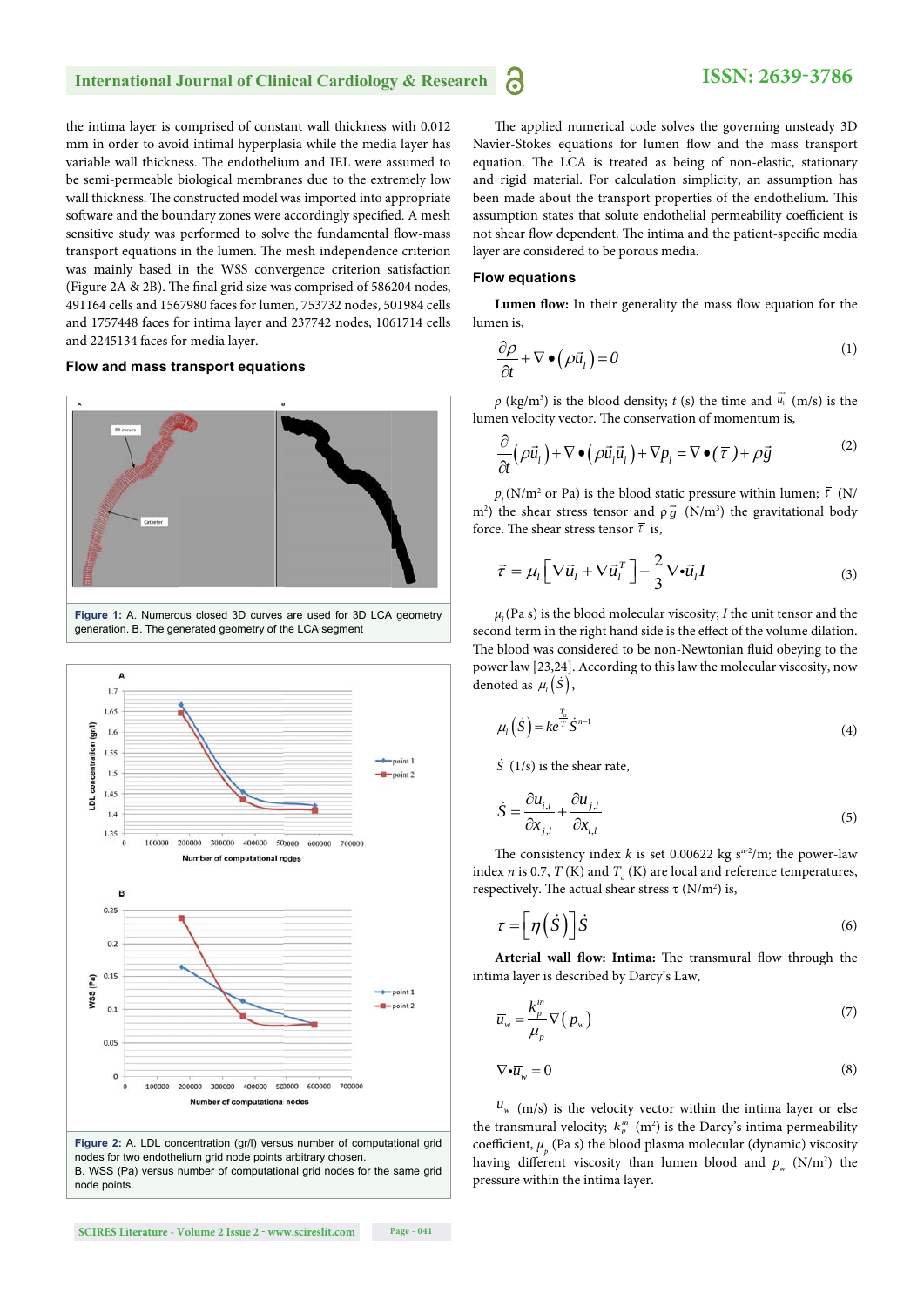#### **International Journal of Clinical Cardiology & Research** 6

## **ISSN: 2639-3786**

Media: The transmural flow through the media layer is described by Darcy's Law,

$$
\overline{u}_{w} = \frac{k_{p}^{m}}{\mu_{p}} \nabla (p_{w})
$$
\n(9)

$$
\nabla \cdot \overline{u}_w = 0 \tag{10}
$$

 $k_{_P}^{\rm \scriptscriptstyle m}$  (m<sup>2</sup>) is the Darcy's media permeability coefficient and  $p_{_W}$  (N/ m<sup>2</sup>) the pressure within the media layer.

#### **Mass transport equations**

Lumen mass: The convection-diffusion equation for the lumen is,

$$
\nabla \cdot (\overline{u}_i C_i) = D_i \nabla^2 C_i \tag{11}
$$

 $\overline{u}_l$  (m/s) is the lumen velocity vector,  $C_l$  (gr/l) is the LDL concentration and  $D_l$  (m<sup>2</sup>/s) is the solute diffusion coefficient in the lumen.

Arterial wall mass: The LDL concentration equation through the multi-layer intima and media arterial wall is introduced,

$$
K'_{lag} \overline{u}_w \forall c_w = D_{eff}^{in} \Delta c_w \tag{12}
$$

$$
K'_{lag} \overline{u}_w \forall c_w = D_{eff}^m \Delta c_w - r_w c_w \tag{13}
$$

 $c_w$  (gr/l) is the solute concentration in the arterial wall;  $D_{\text{eff}}^{in}$  (m<sup>2</sup>/s) the effective diffusivity in the intima layer;  $D_{\text{eff}}^{m}$  (m<sup>2</sup>/s) the effective diffusivity in the media layer;  $K'_{lag}$  the solute lag coefficient and  $r_w$  the constant consumption rate.

#### **Flow boundary conditions**

Lumen flow: A parabolic velocity inlet profile is applied,

$$
u_0 = U_{in} \left( 1 - \left( \frac{R}{R_l} \right)^2 \right) \tag{14}
$$

 $U_{in}$  (m/s) is the instantaneous velocity applied into the lumen entrance,  $R$  (m) is the radial location from the centerline and  $R$ <sub>l</sub> (m) the lumen radius. The corresponding pulse wave is shown in figure 3 [25].

**Multi-layered arterial wall:** Inlet and outlet boundary surfaces for the intima analysis are considered to be the endothelium surface and the IEL respectively, whereas inlet and outlet boundary surfaces for the media layer analysis are considered to be the IEL surface



and the end surface of media layer (adventitia), respectively. The transmural pressure i.e. the pressure difference between lumen and adventitia, is set at 70.0 mmHg. The intraluminal pressure is set at 87.5 mmHg with a media-adventitia constant pressure at 17.5 mmHg. The interfacial coupling between lumen-intima (endothelium) and intima-media (IEL) is achieved by the Kedem-Katchalsky Eqs. 18, 19 and Eqs. 24, 25 respectively. A Dirichlet boundary condition  $C_{\alpha}/C_{\alpha}$  = 0 is set at the media-adventitia interface assuming that the transport of LDL from the adventitia to media and vice versa is zero [11]. It has been demonstrated that the effect of several different types of mediaadventitia boundary conditions on the species distribution within the intima, IEL and media layers is negligible [26].

AWSS: The time-averaged Wall Shear Stress (AWSS) (N/m<sup>2</sup>) magnitude is defined as,

$$
AWSS = \frac{1}{T} \int_{o}^{T} \left| \vec{WSS} \right| dt
$$
 (15)

 $\left| \overrightarrow{WSS} \right|$  (N/m<sup>2</sup>) is the instantaneous WSS magnitude; T (s) is the

pulse period.

#### **Mass transport boundary conditions**

**Lumen mass boundary conditions:** A uniform constant concentration  $C_{\text{o}}$  of LDL (=1.3 gr/l) is set at the lumen left coronary orifice. At the segment outlet, the gradient of LDL concentration along the vessel is set to zero i.e.  $\frac{\partial C_i}{\partial s} = 0$ . The applied endothelium boundary condition is. boundary condition is,

$$
\overline{C}_l^{\text{end}} J_v^{\text{end}} - D_l \frac{\partial \overline{C}_l^{\text{end}}}{\partial n} = \overline{C}_l^{\text{end}} \left[ D_{\text{eff}}^{\text{t,end}} + J_v^{\text{end}} \left( 1 - \sigma_f^{\text{end}} \right) \right]
$$
(16)

 $J_{\nu}^{end}$  (m/s) is the volume flux across the endothelium; *n* is the direction normal to endothelium (wall);  $D_{\text{eff}}^{\text{end}}$  (=6.0×10<sup>-17</sup> m<sup>2</sup>/s [8]) is the effective endothelial diffusivity, thus the endothelial diffusive permeability  $D_{\text{eff}}^{n}$  is 3.0×10<sup>-11</sup> m/s per unit length and  $\sigma_f^{\text{end}}$  is the endothelial reflection coefficient (=0.9890 [9]). The time-averaged luminal surface concentration of LDL (gr/l)  $\overline{C_l}^{end}$  is defined as,

$$
\overline{C}_l^{end} = \frac{1}{T} \int_{o}^{T} C_{l,in}^{end} dt
$$
 (17)

 $C_{l,in}^{end}$  (gr/l) is the instantaneous LDL at the lumen/endothelium

interface. The LDL concentration values are averaged over the entire pulse period at each computational grid node of the endothelium.

#### **Lumen-media (endothelium) coupling**

The interfacial coupling (lumen-media) via the endothelium is achieved by the Kedem-Katchalsky equation, [27-28],

$$
J_v^{end} = L_p^{end} \left( \Delta p^{end} - \sigma_d^{end} \Delta \pi^{end} \right)
$$
 (18)

$$
J_s^{end} = D_{\text{eff}}^{\text{1,end}} \left( \Delta \overline{C}^{\text{end}} \right) + J_v^{\text{end}} \left( 1 - \sigma_f^{\text{end}} \right) \overline{C}_l^{\text{end}}
$$
(19)

 $L_p^{end}$  (m<sup>2</sup>s/Kg) is the endothelium hydraulic conductivity;  $\Delta p^{end}$ (N/m<sup>2</sup>) the pressure drop across the endothelium;  $\sigma_d^{end}$  the osmotic reflection coefficient of the endothelium;  $\Delta \pi^{\text{end}}$  (N/m<sup>2</sup>) the osmotic pressure difference across the endothelium;  $J_s^{end}$  ( $\frac{gr}{l} \cdot \frac{m}{s}$ ) the solute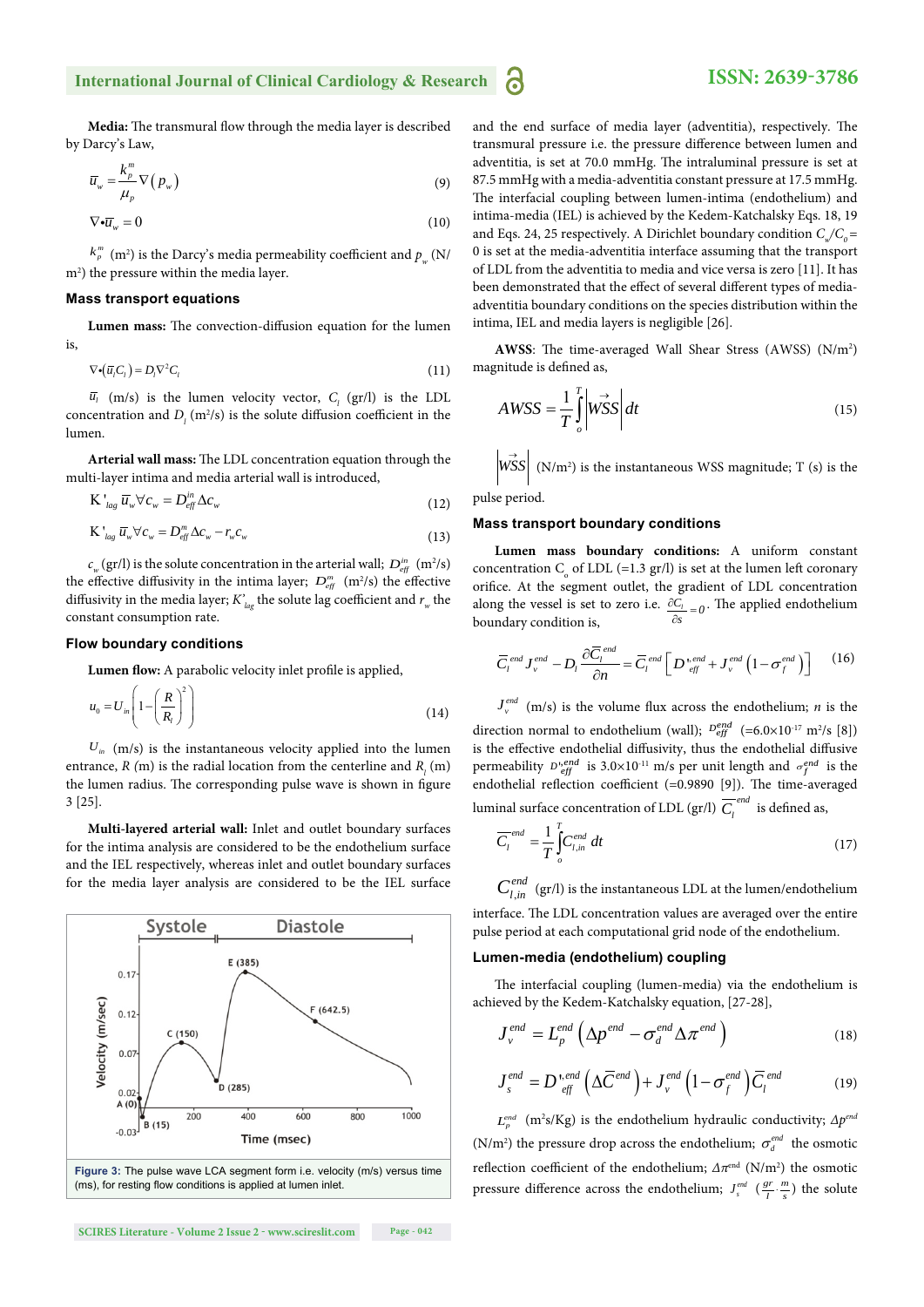flux and  $\Delta \overline{C}^{end}$  (gr/l) the LDL concentration difference across the endothelium  $(\overline{C_l}^{end} - C_w^{end})$ . The osmotic pressure difference  $\Delta \pi^{end}$  is neglected to decouple the fluid dynamics from the solute dynamics [21]. Therefore, assuming  $Δπ<sup>end</sup>$  is zero, the Eq. 18 can be written,

$$
J_{\nu}^{end} = L_p^{end} \Delta p^{end}
$$
 (20)

In the present study, the parameters  $J_v^{end}$  and  $\Delta p^{end}$  need to be estimated. The procedure sets values to  $J_{\nu}^{end}$  so that the value of  $\Delta p^{end}$  has to be close to that used by Mpairaktaris et al. [6] (=16.0] mmHg). The procedure starts with the principle that the arterial wall is variable and the thickness ranges from 0.12 mm to 0.39 mm. This implies that the  $J_v^{end}$  value is in the range of  $5.0 \times 10^{-8}$ -1.5 $\times 10^{-7}$  m/s, which is clearly higher than the literature values,  $1.5\times10^{-8}$  -2.05 $\times10^{-8}$ m/s [7]. This is justified as follows:  $_{\Delta}$ <sup>end</sup>, following the procedure reported in Prosi et al. [18], is calculated, solving the following three equations,

$$
R_{tot} = \frac{\Delta p^{(end+in+iel+m)}}{J_v^{end}}
$$
(21)

$$
R_{\text{tot}} = R^{\text{end}} + R^{\text{in}} + R^{\text{iel}} + R^{\text{m}} = \frac{1}{L_p^{\text{end}}} + \frac{\mu_p L^{\text{min}}}{K_p^{\text{in}}} + \frac{1}{L_p^{\text{el}}} + \frac{\mu_p L^{\text{nm}}}{K_p^{\text{m}}} \tag{22}
$$

$$
\Delta p^{end} = \frac{J_v^{end}}{L_p^{end}}
$$
(23)

 $R_{\text{tot}}$  (Kg/m<sup>2</sup>s) is the total resistance of the arterial wall;  $_{\Delta p}$ (*end*+in+iel+m) (= $p_l$  - $p_{adv}$  =70.0 mmHg) is the pressure drop across the arterial wall;  $R^{end}$ , ,  $R^{in}$ , ,  $R^{in}$ , ,  $R^{m}$  are the resistances of the endothelium layer; intima layer; IEL and media layer, respectively;

 $L^{n}$  (=0.012×10<sup>-3</sup> m close to the value proposed by Chung & Vafai, 2014 [30]) is the thickness of the intima layer;  $L^{m_m}$  (=0.24×10<sup>-3</sup> m) is the average thickness of the media layer. Solving the above system of linear equations with three unknowns  $(\Delta p^{end}, J_{\nu}^{end}, L_{p}^{end})$  by setting  $L^{m} = 0.12$  mm, the  $I^{end}_{\nu}$  is  $1.5 \times 10^{-7}$  m/s whereas by setting  $L^{m} = 0.39$ mm, the  $J_v^{end}$  is 5.0×10<sup>-8</sup>. For simplicity, we assume an average value *L*<sup> $m$ </sup> =0.24 mm. Then,  $J_v^{end}$  is 8.0×10<sup>-8</sup> m/s,  $\Delta p^{end}$  =16.17 mmHg and  $L_p^{end}$  =3.712 × 10<sup>-11</sup>  $\frac{m^2s}{Kq}$ .

#### **Intima-media (internal elastic layer coupling)**

Similarly, the interfacial coupling between intima and media layer (IEL) is achieved,

$$
J_{\nu}^{iel} = L_p^{iel} \left( \Delta p^{iel} - \sigma_d^{iel} \Delta \pi^{iel} \right)
$$
 (24)

$$
J_s^{iel} = D_{\text{eff}}^{\text{t,iel}} \left( \Delta C^{\text{iel}} \right) + J_{\nu}^{\text{iel}} \left( 1 - \sigma_f^{\text{iel}} \right) C^{\text{iel}} \tag{25}
$$

 $J^{lel}_v$  (=7.8×10<sup>-8</sup> m/s) is the volume flux across IEL;  $L^{lel}_p$  (mm<sup>2</sup>s/ gr) the IEL hydraulic conductivity; *ΔpIel* (N/m2 ) the pressure drop across the IEL;  $\sigma_d^{lel}$  the osmotic reflection coefficient;  $\Delta \pi^{\text{lel}}$  (N/m<sup>2</sup>) the osmotic pressure difference across IEL;  $J_s^{lel}$  the solute flux;  $D_{efj}^{iel}$  $(=1.066\times10^{-8}$  mm<sup>2</sup>/s [9]) the effective diffusivity of internal elastic layer, thus the IEL diffusive permeability  $D^{\,{}^{t,iel}}_{\phantom{t}eff}$  is equal to 0.533 $\times 10^{\,{}^s}$ m/s per unit length, close to the value  $1.6 \times 10^{-8}$  m/s used by Sun et al. [15];  $\Delta C^{le}$  (gr/l) the LDL concentration difference across IEL and  $\sigma_f^{iei}$  $(=0.9827 \, [11])$  the solvent reflection coefficient of the IEL.

Solving equation,

$$
L_p^{iel} = \frac{K_p^{iel}}{\mu_p \cdot L^{in}} \tag{26}
$$

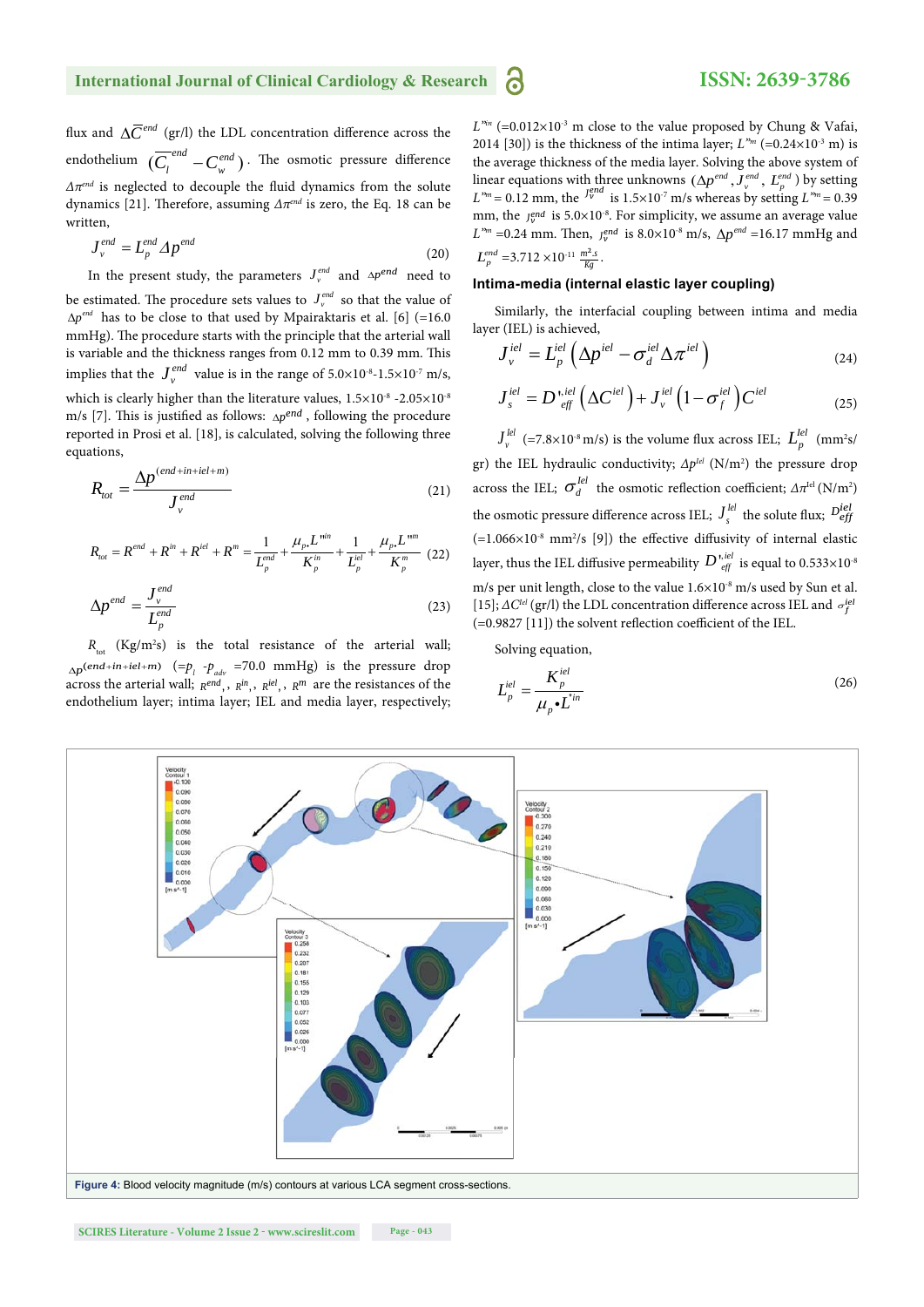

## **ISSN: 2639-3786**



the hydraulic conductivity  $L_p^{lel}$  is equal to 3.05 $\times$ 10<sup>-10</sup>  $\frac{m^2s}{Kg}$  . According to Chung & Vafai; Ai & Vafai; Chung & Vafai [12,17,29] the filtration velocity has been reported to be of the order  $\sim 10^{-8}$  m/s. The filtration velocity is almost unchanged across the arterial wall. Thus, we assume that  $J_{\nu}^{lel}$  is 7.8×10<sup>-8</sup> m/s. Thereafter, solving Eq. 24 for IEL,  $\Delta p^{iel}$  $=1.918$  mmHg.

#### **Lumen and arterial wall physical parameters**

The blood density  $\rho$  is set to 1058.0 kg/m<sup>3</sup> and the dynamic viscosity  $\mu_p$  is 0.72×10<sup>-3</sup> Pa s [11,16,19,30].

The Darcy permeability  $\boldsymbol{K}^{m}_{p}$  is 2.0x10<sup>-18</sup> m<sup>2</sup> [11,16,19,30] for the media layer;  $K_p^{in}$  is 2.0x10<sup>-16</sup> m<sup>2</sup> [10] for the intima layer;  $K_p^{iel}$  is 4.392x10-19 m2 [10] for IEL**.**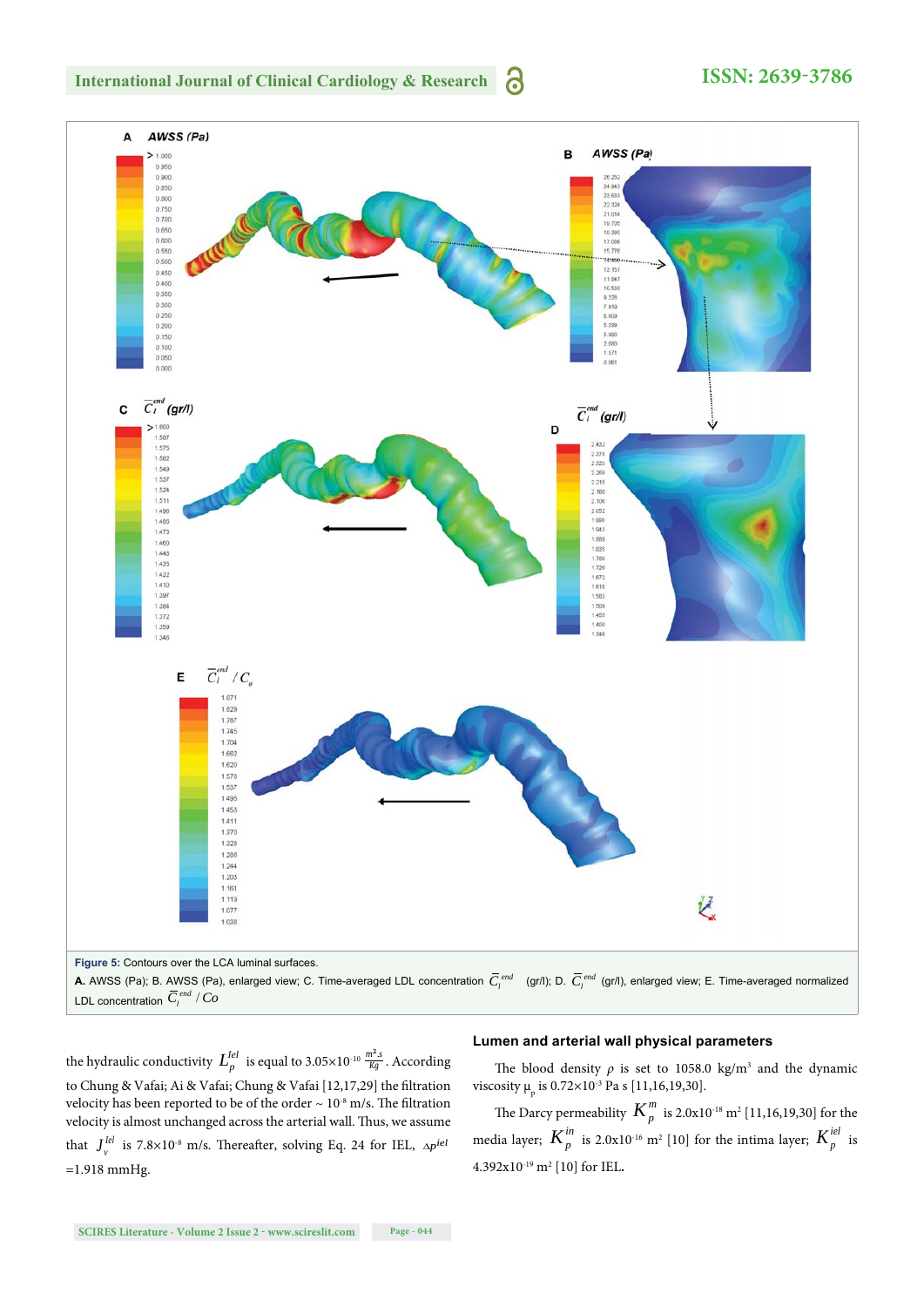The solute lag coefficient *K'<sub>lag</sub>* is  $(1 - \sigma_f^m = 0.1164)$  for the media layer and  $(1 - \sigma_i^m = 0.1728)$  for the intima layer [11]; the porosity  $\varepsilon$ 0.258 [9,11,16,19] for the media layer and 0.983 [11] for the intima layer.

The  $D_l$  is isotropic 2.867×10<sup>-11</sup> m<sup>2</sup>/s [11,14]; the  $D_{in}$  5.4×10<sup>-12</sup> m<sup>2</sup>/s [10,16,19,29] and the  $D_m$  5×10<sup>-14</sup> m<sup>2</sup>/s [10,16, 19,29].

The *L*<sup>"end</sup> 2.0×10<sup>-6</sup> m [30]; the *L*<sup>"iel</sup> 2.0×10<sup>-6</sup> m [30] and the constant consumption rate inside the media layer is  $r_{\text{m}} = -3.197 \times 10^{-4}$  1/s and zero in other layers [11,12].

#### **RESULTS**

#### **WSS and LDL transport in lumen**

The AWSS and LDL transport in the lumen of LCA arterial wall was computationally analyzed under 70.0 mmHg transmural pressure. Figure 4 shows the blood velocity magnitude (m/s) at various arterial cross-sections. Velocity magnitudes of  $\sim 1.0$  m/s are reached in the region within shape "S" formation. The flow pattern, which is affected from geometry abnormality, plays a significant role in the LDL distribution at the luminal interface.

The AWSS N/m<sup>2</sup> contours using non-Newtonian Power Law model over the LCA endothelial surfaces are shown in figure 5A and figure 5B (enlarged view). Concave parts exhibit primarily low

AWSS. However, some convex parts may exhibit low AWSS as well. The time-averaged luminal surface LDL concentration  $\overline{C_i}^{ena}$  $\overline{C_i}^{end}$  (gr/l) is shown in Figure 5C and Figure 5D (enlarged view). The normalized *d*  $\overline{C}_l^{\text{end}}$  / $C_o$  concentration at the luminal side is shown in Figure 5E. Values  $\overline{C}_l^{end}$  / $C_o$  > 1.0 indicate concentration polarization. The peak concentration of  $\overline{C}_l^{end}$  =2.432 gr/l is 86.92 % higher than that at entrance and it is noticeable at concave parts of the region (shape "S"). Increased time-averaged luminal concentration values develop mainly at the last three quarters of the segment. Figure 6Α shows that high LDL is located mainly at regions where AWSS ranges between 0.20 N/m2 and 0.40 N/m2 . However, high LDL covers larger areas compared to the areas covered by low AWSS indicating that AWSS is not the only physical parameter affecting LDL distribution.

#### **LDL transport in the intima layer**

Figure 6B focuses on the AWSS <1.0 Pa variation with  $\overline{C}_{w}^{in}/Co$ .

Figure 7A illustrates the LDL concentration  $\overline{C}^m_{w}/Co$  at the endothelium/intima interface. The  $\overline{C}_{w}^{in}/Co$  values are lower to the corresponding ones at the lumen side (~ order of 10<sup>-2</sup>). High  $\overline{C}^{\text{in}}_{w}$  /  $Co$ nearly coincides with high luminal surface concentration. Figure 7B depicts an enlarged view of the region within shape "S" formation. The peak concentration is 0.0213, which is higher than LDL occuring

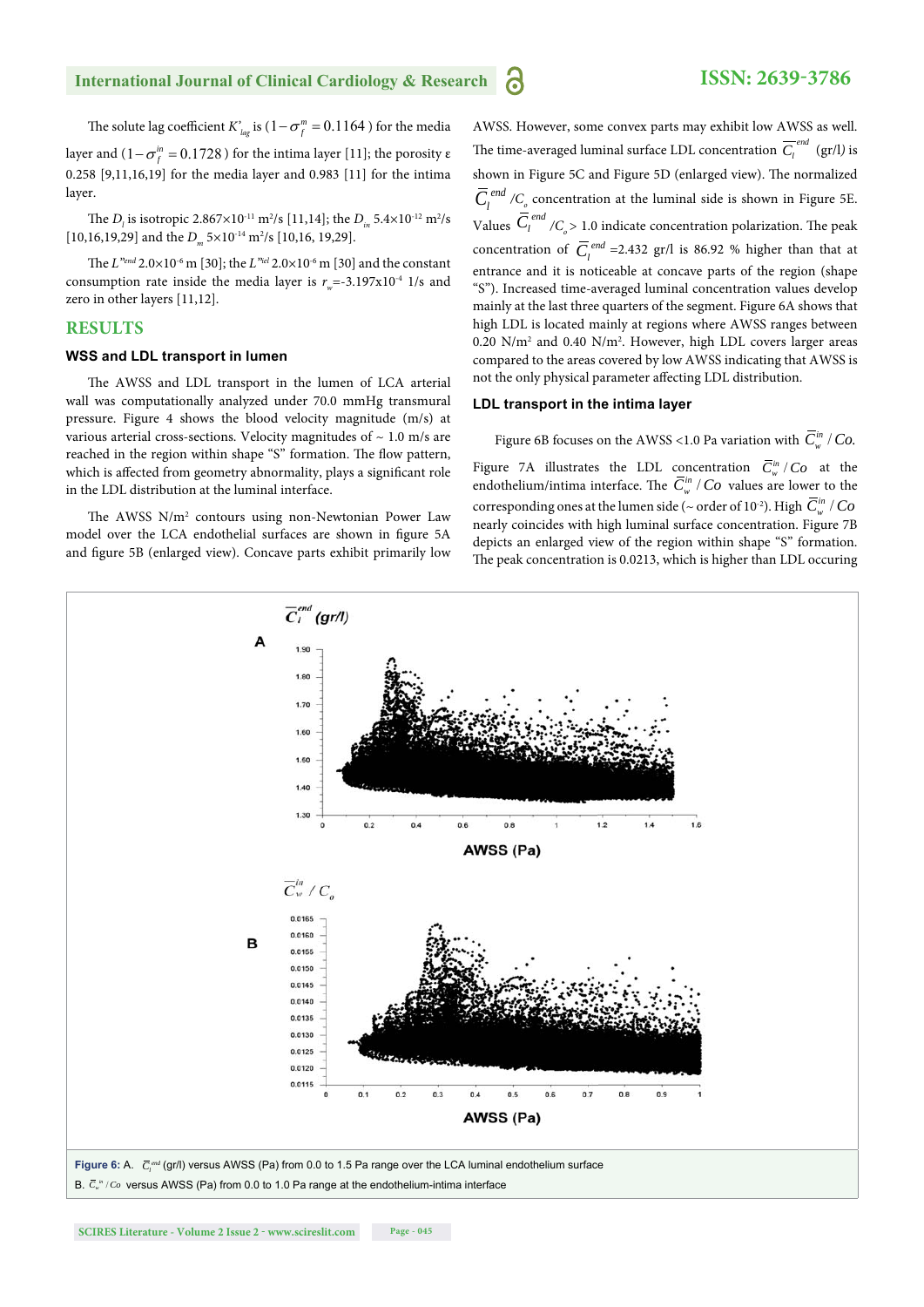#### **International Journal of Clinical Cardiology & Research** a

at the endothelium/intima interface.

Figure 7C shows the  $\overline{C}^m_{w}/C$  *co* variation with radial distance r at an arbitrary LCA cross-section. The concentration drop between endothelium and IEL along the distance r is negligible.

#### **LDL transport in the media layer**

Contours of normalized concentration  $\overline{C}_{W}^{med}/C_{O}$  within the arterial wall (media layer) at region adjacent to IEL are shown in figure 8A. Values of  $\overline{c}_{w}^{med}$  /  $co$  vary in the range of 0.00095 and 0.00168. The IEL prohibits mass transfer across it. Thus, the LDL concentration at the IEL/media interface is substantially reduced in comparison to intima layer.

Contours of  $\overline{c}_{w}^{med}$  / *Co* concentration at 4 arbitrary chosen LCA arterial cross-sections are shown in figure 8B. An enlarged view of a specific cross-section is also shown (Figure 8C). The intima layer covers small rig area and is shown with yellow colour. The media layer is shown with green and blue colour zones. In this analysis, the very end of the media layer coincides with the very end of the adventitia layer where appropriate boundary conditions are specified.

Figure 8D shows the concentration  $\overline{C}_{w}^{med}$  / *Co* across the media layer as a function of radial distance r at an arbitrary line (Figure 8C). The LDL concentration is nearly 0.001 at the IEL/media interface. The concentration reduces to 0.0 at a point located at the very end of the media layer (adventitia).

#### **LDL transport along arterial wall cross-section**

Figure 9 shows the LDL distribution  $\overline{C}_{w}/C_{a}$  across a typical cross-

section of the multi-layer arterial wall. Increased concentration, as high as 0.0124, occurs in the intima layer. The IEL drastically reduces the concentration as it acts as a "buffering region". LDL concentration values in the media layer are at least one order of magnitude smaller to those occurring at the endothelium-intima interface.

#### **DISCUSSION**

Atherosclerosis is relevant to distribution of LDL associated with the local intravascular rheological conditions. Furthermore, the patient-specific vascular geometries are associated with the LDL transport at the vascular wall layers.

The main objective of this study was to simulate the LDL transport and its distribution within the patient-specific arterial wall under unsteady flow conditions assuming the arterial wall to be composed of non-homogeneous porous media. The model was simulated assuming the blood being of non-Newtonian fluid with constant diffusivity. The specific difference between Newtonian and Non-Newtonian blood flow with constant diffusivity is the WSS magnitude [31]. They reported that, using Newtonian model, the maximum WSS values are  $\sim$ 100.0% higher to those using the non-Newtonian power model. On the contrary, they also reported that the spatial and temporal distribution WSS patterns are barely affected. The primary sources of parameters for the current analysis came

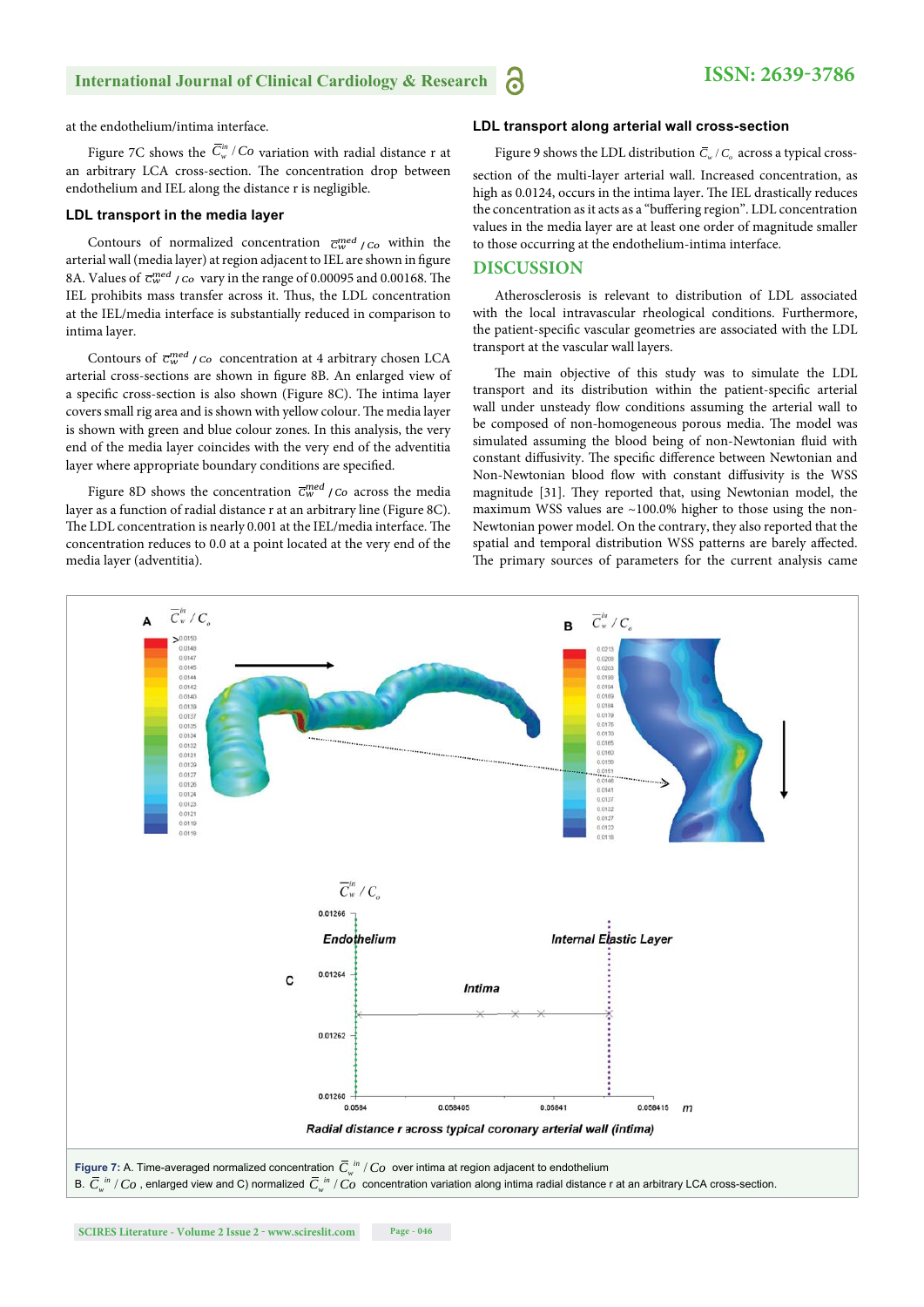

## **ISSN: 2639-3786**

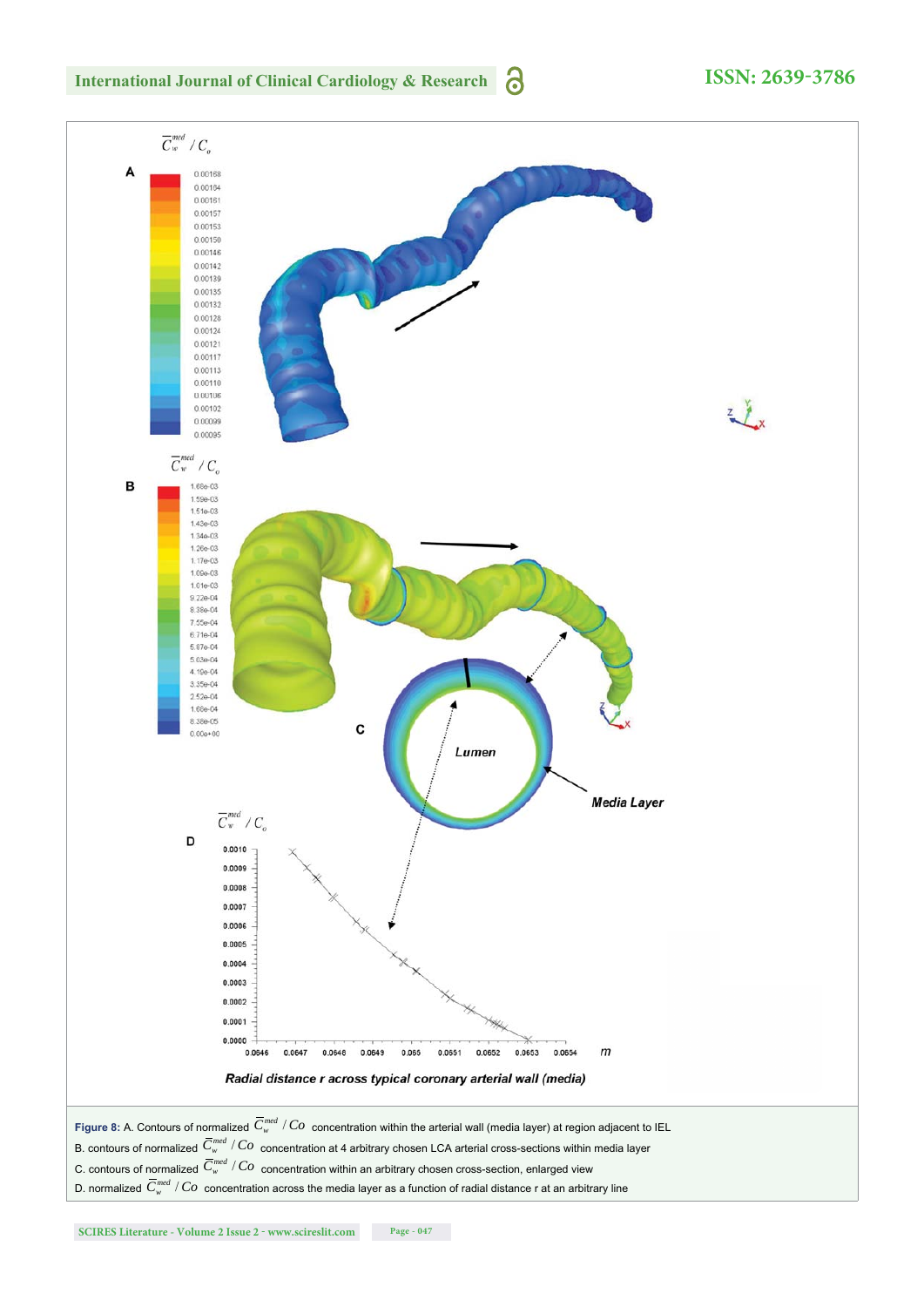

mainly from Wang & Vafai [11], Kenjeres et de Loor [19], Chung & Vafai [30]. The computational approach is similar to that proposed by Sun et al. [14] and Sun et al. [15].

A crucial assumption was made about the WSS. This states that the WSS does not simultaneously and directly affect the endothelial cells. This implies that the characteristic time of endothelial cell response to shear stress is much longer than that of WSS oscillation [7,32]. Thus, the WSS values were averaged over the entire pulse period for each computational grid node adjacent to the endothelium. Moreover, considering that the LDL effects upon endothelial permeability take place with time delay, we assume that the time-dependent LDL must be averaged over the entire pulse period. Otherwise, substantial error could be introduced in spotting the prone to atherosclerosis arterial wall regions.

Current results indicate that the LDL concentration at the lumen-endothelium interface ranges from 1.3 gr/l to 2.43 gr/l. This implies that the peak concentration is 86.92 % higher than that at the entrance. Moreover, the lumen-side LDL concentration occurs preferably at the concave geometry parts denoting concentration polarization. The AWSS distribution has an inverse relation to the luminal surface LDL concentration. However, some convex parts may exhibit low AWSS and some concave parts may exhibit high AWSS. Geometry abnormalities, within shape "S" formation, affect the flow pattern, changing it from stable to unstable due to the development of complex secondary and recirculation flows. This fact plays significant role in the LDL distribution at the luminal side as well as within the arterial wall. Therefore, within this formation, not only concave parts are associated with very low AWSS coinciding with high LDL concentration, but some nearby curved parts coincide with high LDL levels although the AWSS is relatively elevated. This state is coherent with the results of Olgac et al. [7]. Consequently, WSS is not the only factor that determines the LDL distribution [6]. It is also remarkable that the increased time-averaged luminal concentration develops mainly in the proximal rather than to distal direction. This result is in good agreement with Olgac et al. [33] and it may be attributed to the flow momentum loss from proximal to distal segment regions.

On the other hand, high LDL concentration at the endothelium/ intima interface nearly coincides with high luminal surface concentration and low AWSS. The LDL accumulation in the arterial intima is a critical step in the initiation and progression of

atheromatous lesions. Specifically, the intimal hyperplasia which is the "migration" result of Smooth Muscle Cells (SMCs) from media to intima, (the hypertension gives a further boost to that process [26]) incorporates LDL transportation and accumulation. In recent computational studies, the process of plaque formation is modeled assuming LDL oxidation modeling and intima-media thickness analysis [34]. Current results indicate that the LDL at the endothelium/intima interface is substantially lower, almost 90 times, than its value at lumen/endothelium interface. In comparison to our previous study [6], the LDL at the endothelium/media interface was lower 20 times than the corresponding luminal (endothelium side) concentration for the tested patient-specific thoracic arterial wall. This fact may be attributed to the differential volume flux calculation formula incorporating the local wall thickness. This, also, means that the local geometric characteristics, such as the thickness of the arterial wall and the total resistance of the artery, determine the volume flux value affecting the LDL accumulation within the arterial wall. Thus, the simplification of simulating an idealize artery with constant thickness can lead to underestimation of the wall thickness influence to the volume flux. However, our results are in general agreement with relevant studies [10-13,15,17].

Our results indicate that the LDL concentration drop across the intima layer is negligible due to the extremely low thickness of the porous media which is coherent with the results in general literature  $[10,11,17,35]$ . The LDL concentration reduction across the IEL is remarkable. As it was mentioned above, the IEL acts as a "buffering region". Therefore, LDL concentration values at the IEL/media interface are one order of magnitude smaller to ones occurring at the intima layer. Within the media layer, the LDL concentration is further reduced towards media-adventitia arterial wall forming a curved line due to the constant consumption rate. At the very end of the media layer (adventitia), the LDL reduces to zero because of the applied boundary condition.

In future research work, the arterial wall could be treated as flexible while the permeability of endothelium could be WSS dependent. Additional effort is needed to simulate the accurate thickness of the intima porous layer. This factor could provide more specific results.

#### **CONCLUSION**

A relationship between AWSS, LDL concentration at the luminal side and its concentration within the multi-layer arterial wall was